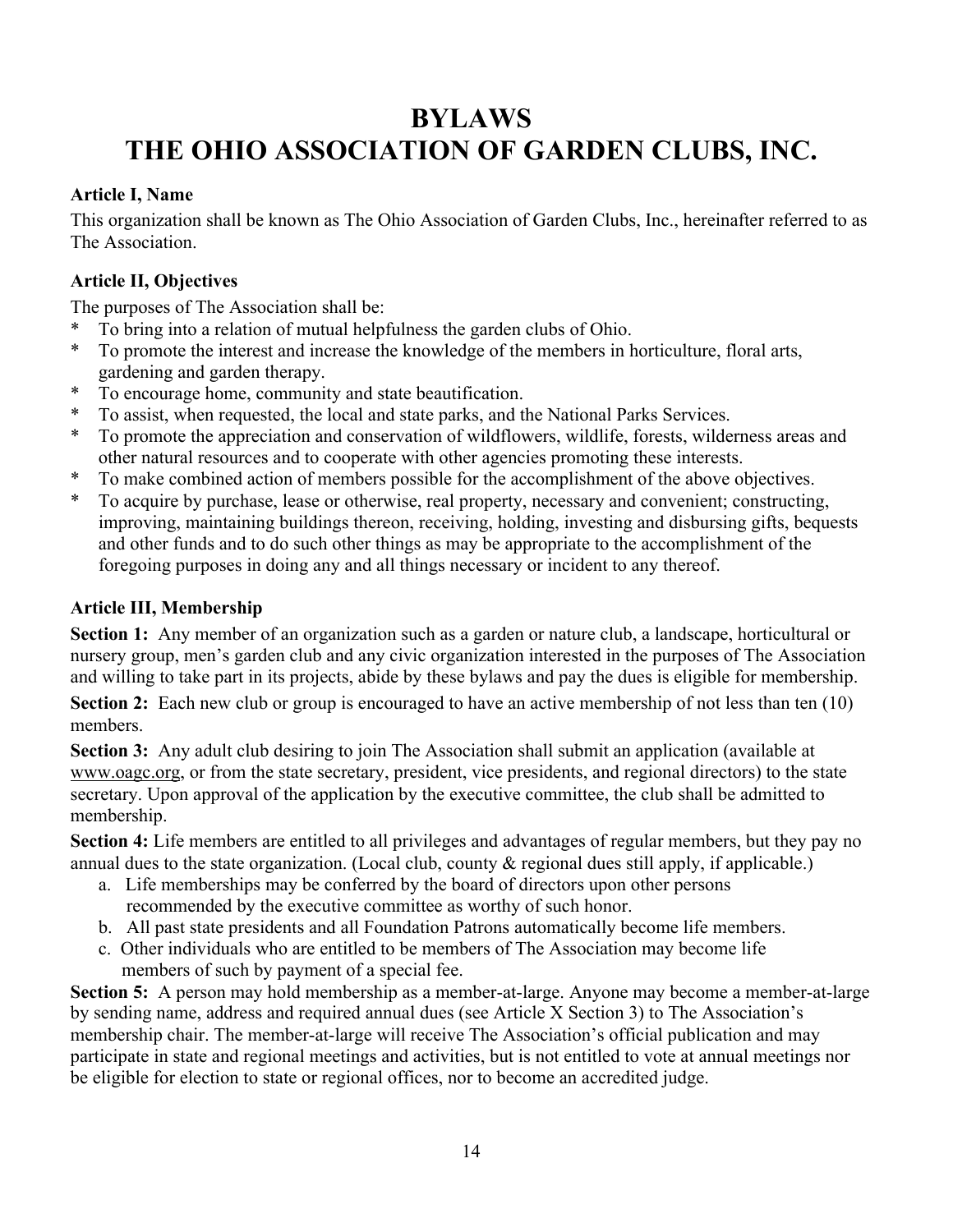## **Article IV, State Officers and Duties**

**Section 1:** The executive committee of The Association shall be a president, a first and second vice president, a secretary, sales secretary and treasurer. The president shall assign members from the executive committee to be advisors to the regions and state departments. Each advisor will attend each regional membership meeting of his/her assigned regions.

## **Section 2:**

- a. The president shall organize and preside at all meetings of the entire membership, the state board and the executive committee and is an ex-officio member of all state committees. The president shall attend at least one regional meeting in each region during the term of office. The dates of these meetings shall be planned well in advance by the regional directors in consultation with the state secretary.
- b. The president-elect shall appoint the chairs of state departments, counselors, liaisons and committees with approval of the executive committee.

## **Section 3:**

- a. The first vice president shall assume the duties of the president during an absence or disability, until such time as the president resumes the duties or is replaced by the executive committee because of permanent disability, demise or resignation.
- b. The vice-presidents shall be responsible for promoting The Association's activities in all regions of the state. In the absence or disability of either vice president, the other vice president shall assume the duties until such time as the vice president resumes the duties or is replaced by the executive committee because of permanent disability, demise or resignation.

**Section 4:** The secretary shall keep the minutes of all meetings; shall be guardian of all papers pertaining to the office; shall maintain a correct list of all officers, counselors, regional directors and state chairs; shall have charge of the general correspondence of The Association, sending copies of all letters promptly to the president; shall maintain a master calendar of all state meetings, activities and all regional meetings to prevent conflicts. In the absence or disability of the secretary, the sales secretary shall take on the duty until such time as the secretary resumes the duty or is replaced by the executive committee.

**Section 5:** The sales secretary shall maintain a stock of The Association's printed materials and supplies, handling distribution thereof; keep accurate records and inventory of same, recording all transactions and submitting receipts therefrom to the treasurer. In the absence or disability of the sales secretary, the secretary shall take on the duty until such time as the sales secretary resumes the duty or is replaced by the executive committee.

**Section 6:** The treasurer shall receive and hold all money belonging to The Association, shall maintain an orderly set of books and records and shall disburse funds according to the direction of the executive committee. The treasurer shall prepare an annual budget for The Association to be reviewed by the executive committee at the fall meeting, and then submitted to the board of directors for approval. The Association shall secure and pay for a surety bond for all officers and chairs who handle monies on behalf of The Association and Foundation. The treasurer's accounts shall be audited biennially (at the conclusion of the president's term) and presented at the winter executive committee meeting. In the absence or disability of the treasurer, the president shall take on the duty until such time as the treasurer resumes the duty or is replaced by the executive committee.

**Section 7:** If any elected officer resigns, moves, is incapacitated due to health or does not perform his/her duties as outlined in the *OAGC Handbook for Garden Clubs*, the executive committee will appoint a replacement until such time as a regular election is held and a new officer elected. It furthermore shall be understood that the decision to replace an elected officer due to ill health and/or poor performance of his/her office is the sole responsibility of the executive committee. This decision is to be determined by a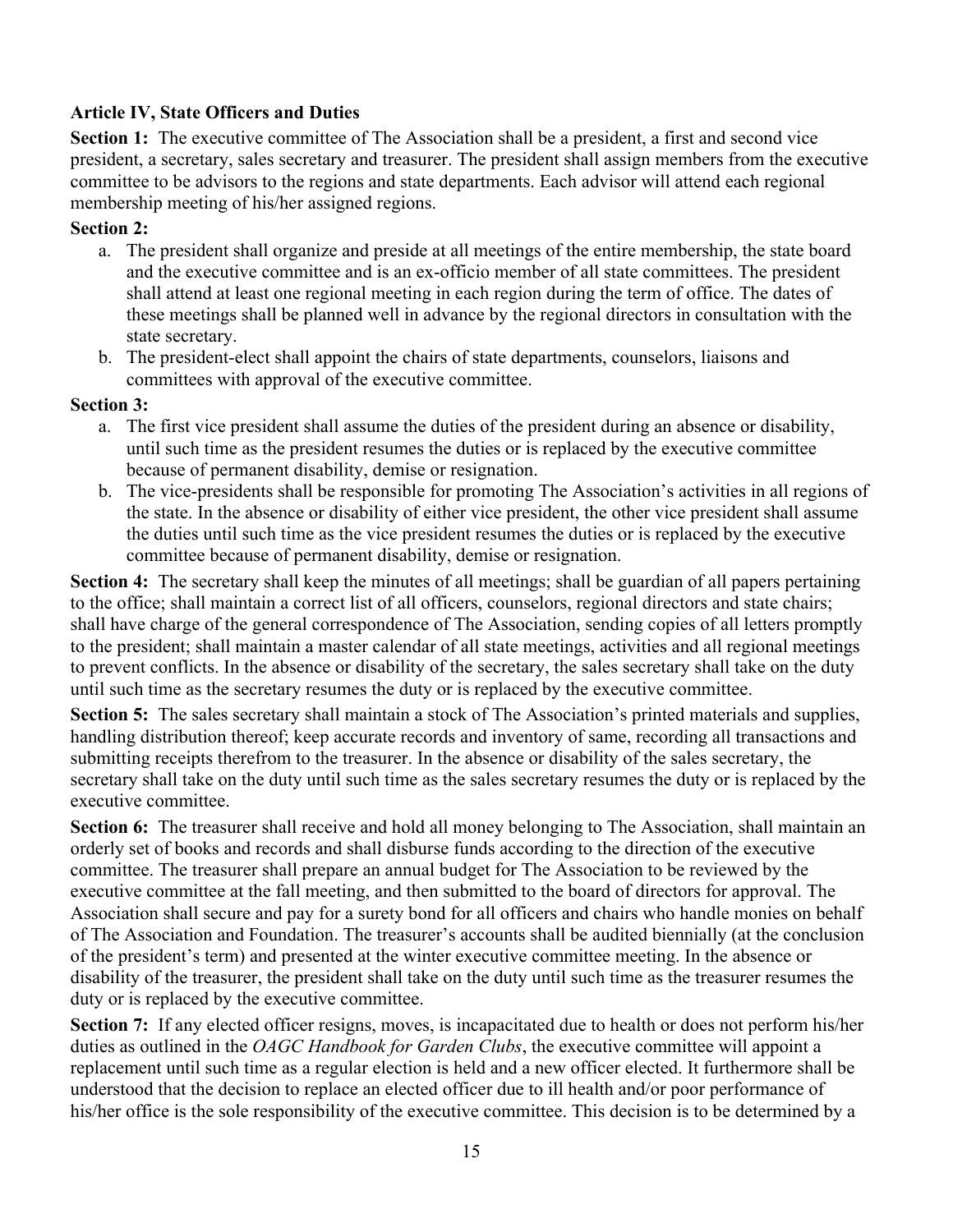majority vote of the elected officers. The officer, upon being notified by the executive committee as being replaced, will immediately forward all monies and properties in his/her possession belonging to The Association to the executive committee.

**Section 8:** The executive committee shall be authorized to transact the business of The Association between meetings of the board of directors, and all actions shall be reported to the board at its next regular meeting and approval thereof requested. The executive committee's approval must be obtained for newly appointed counselors, state chairs and membership applications from clubs. The executive committee shall set the date and plan the program for the annual meeting; shall meet no less than four times a year at times and places determined by the president; shall fill all vacancies among officers, state chairs and regional directors for unexpired terms. Four members of the executive committee shall constitute a quorum for the transaction of business. The executive committee shall serve as trustees of the OAGC Foundation, Inc.

# **Article V, Board of Directors and Duties**

**Section 1:** The board of directors shall consist of the elected officers and regional directors. This board shall have general direction of The Association and shall be empowered to transact the business of The Association. Two thirds of the board of directors' members shall constitute a quorum for the transaction of business.

**Section 2:** If an office of any board member should become vacant, a replacement will be appointed by the executive committee.

**Section 3:** The regional directors shall promote and coordinate the activities of The Association in their respective regions. They shall faithfully administer the work in their areas according to suggestions presented in the *OAGC Handbook For Garden Clubs.* Their term in office is two years and they are elected in odd years. Regional Directors may serve two consecutive terms.

**Section 4:** The board of directors shall meet at least twice a year at the call of the president. A 30 day notice of such meetings shall be given in writing.

**Section 5:** No member of the board of directors may hold more than one state office at a time unless temporarily filling in a vacancy.

# **Article VI, State Chairs, Counselors, Liaisons and Duties**

**Section 1:** The state chairs for each department shall be appointed by the president-elect, with the approval of the executive committee, to serve two-year terms concurrent with the president. Each state chair shall work with the regional counterpart chair to develop projects assigned to the department, in accordance with suggestions in the *OAGC Handbook for Garden Clubs.* The state chairs will meet with and report to the board of directors at the board meetings.

**Section 2:** Counselors shall number no more than three, one of whom shall be the retiring president. They do not necessarily have to be members of The Association. They shall be selected by the president-elect, with approval of the executive committee, for a two-year term concurrent with that of the president. The counselors will meet with and advise the executive committee as requested.

**Section 3:** Liaisons will serve as the communication link between The Association and the various entities that they represent. The liaisons will meet with and report to the board of directors at the board meetings as requested.

# **Article VII, Nominations**

**Section 1:** State Officers: A nominating committee shall consist of current or prior elected board members and include the retiring president and the predecessor This committee shall be at least five (5) members and one (1) alternate, elected by the board of directors at the fall board meeting in odd-numbered years.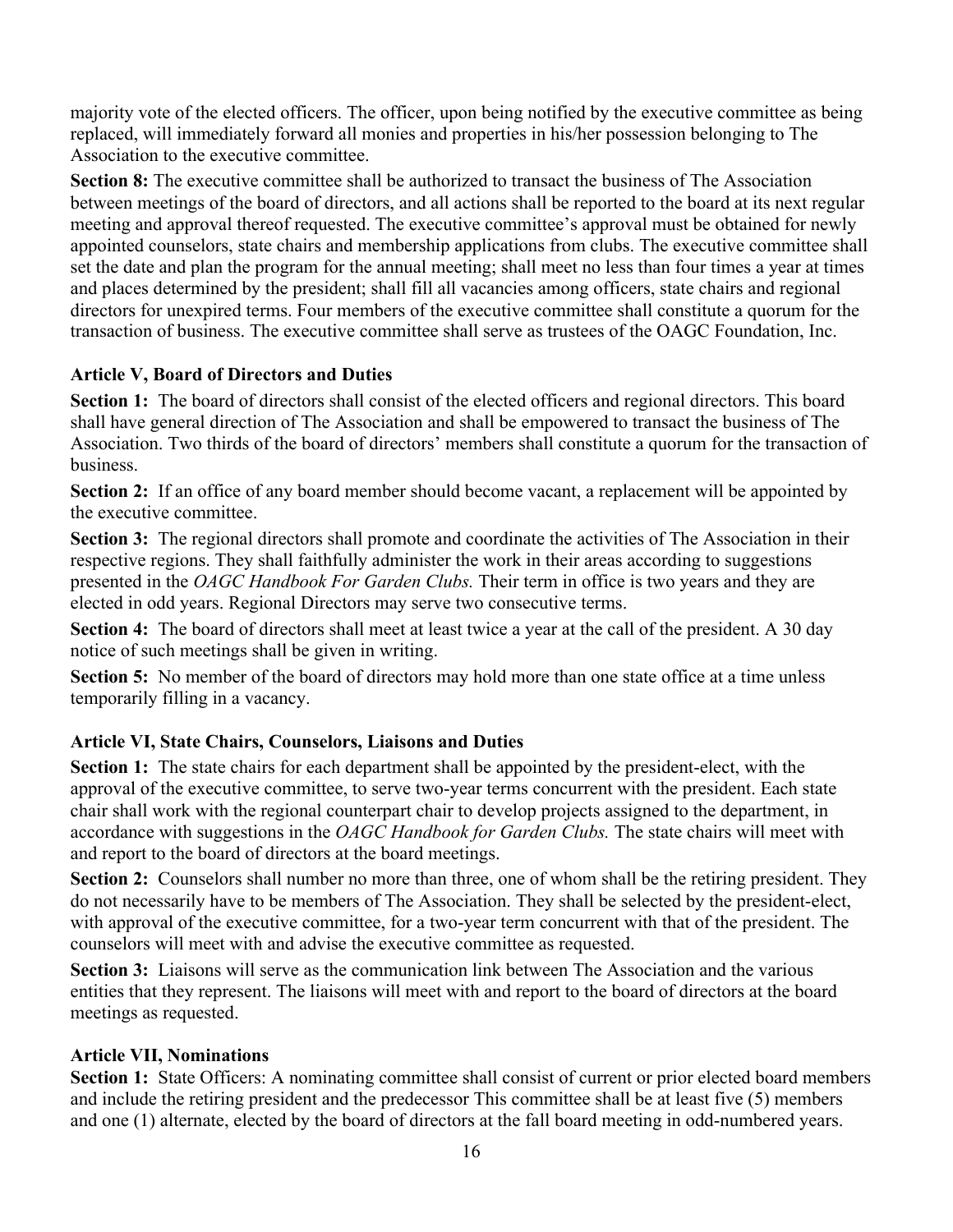This committee shall choose its own chair prior to selection of nominees. The committee shall present one or more willing candidates from The Association membership for the offices of president, first vice president, second vice president, secretary, sales secretary and treasurer. On behalf of the committee, the chair shall:

- a. File these nominations in writing with the executive committee at least ninety (90) days before the annual meeting.
- b. Present the slate of officers to the media liaison for publication.
- c. Present at the annual meeting in even-numbered years a slate of candidates for the offices of president, first vice president, second vice president, secretary, sales secretary and treasurer, having previously ascertained that the candidates are willing to serve if elected.

Any club member may submit additional names of willing candidates to the nominating committee chair, at least ninety (90) days before the annual meeting.

**Section 2:** Regional Directors: A nominating committee of at least three (3) active members shall be chosen from those present during the president's meeting at the fall regional meeting in even-numbered years. Additional nominations may be submitted to the nominating committee at least thirty (30) days before the election. The committee shall present the regional nominee(s) to the executive advisor to the region thirty (30) days prior to the spring regional meeting.

#### **Article VIII, Election**

**Section 1:** Election of state officers shall be held at the annual meeting in even-numbered years. All terms of office shall be two years. A term for the president and vice presidents is limited to one 2-year term; secretary, sales secretary and treasurer are limited to not more than three consecutive 2-year terms. Voting shall be by secret ballot at the annual meeting, and results will be announced by the state secretary followed by installation.

**Section 2:** Election of regional directors shall be held at spring regional meetings in odd-numbered years. The club presidents or their designated representatives shall elect the director in a closed session on the day of the regional meeting. Notices of this meeting shall be sent to the club presidents thirty (30) days in advance. Voting delegates or representatives of at least half of the clubs of the region must be present to elect a director. Voting shall be by secret ballot. A quorum of two-thirds of the voting body present is required for election. This meeting shall be called to order by the attending state representative.

An elected officer of The Association, i.e. the president, designated substitute vice president, treasurer, secretary or sales secretary, will conduct the election and shall read the requirements of this section at the meeting. This officer shall immediately report the name, address, phone number(s) and email of the newly elected regional director to the secretary of The Association. If any irregularity shall occur in the election of the regional director, any club member may appeal to the officers of The Association for a decision. Only those persons elected according to the procedure herein specified may hold office as regional director and sit as members of the board of directors of The Association.

In the event of no election due to lack of clubs represented or for any other reason, the state executive committee shall appoint a regional director.

If the regional director resigns, moves, is incapacitated due to health reasons or does not perform his/ her duties as outlined in the *OAGC Handbook for Garden Clubs*, the regional secretary will automatically assume the responsibilities and becomes responsible for performing the duties of the regional director in addition to his/her own duties until a replacement is appointed or until a new regional director is elected. Since the regional director is elected every two years, it shall be the prerogative of the executive committee to name a replacement until such time as a regular election is held and a new regional director is elected.

It furthermore shall be understood that the decision to replace a regional director due to ill health and/or poor performance of his or her office is the sole responsibility of the executive committee. This